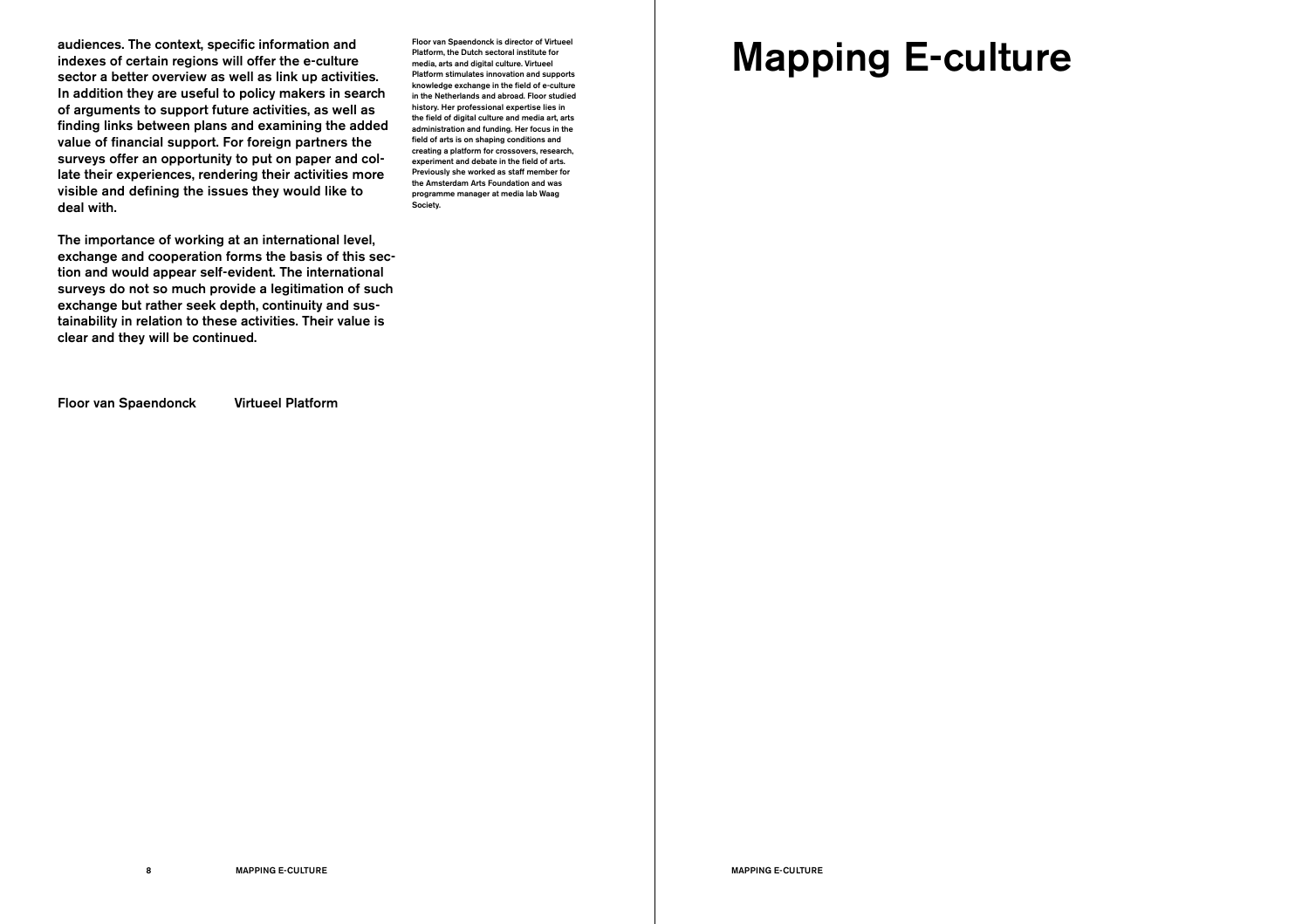## Mapping ECulture, eCultuur, E-cultuur, or e-culture

Richard Rogers http://www.govcom.org in conversation with Annet Dekker http://www.virtueelplatform.nl

What is e-culture what was e-culture?

- 1996: e-culture is the end of the divide between high culture and low culture
- 1999: e-culture is the opposite of e-commerce
- 2002: e-culture comes after visual culture and print culture
- 2003: e-culture is not digitisation, e-culture is online culture
- 2007: e-culture is an engine of innovation
- 2008: e-culture is a fully accepted e-word, like e-mail

Google shows: e-cultuur - 51.500 results eCultuur - 6.410 results

For more information on the Mapping project see the fold-out sheet enclosed with this book.

## ANNET DEKKER

In order to get to grips with the term 'e-culture' Virtueel Platform asked Govcom.org to map the term. The result is now mapped and clouded. How did you go about it and what did you find?

## RICHARD ROGERS

Recently, we defined clouding as a particular analytical technique. This doesn't mean merely visualising the results of analysis in a cloud, but that you start your analysis by thinking that you're going to cloud it. This in turn means that you do the analysis in a particular way because you're clouding. In the clouding we tried to characterise what e-culture is about. In all, the analysis had three components; What is e-culture about, who does it, and, who recognises the term?

We started with a set of organisations, in our case about 250 organisations that were selected and coded by Virtueel Platform. That is to say, we made up a coding scheme, coded in

Richard Rogers holds the Chair in New Media & Digital Culture at the University of Amsterdam. He is also Director of the Govcom.org Foundation, Amsterdam, the group responsible for the Issue Crawler and other info-political tools, and Director of the Digital Methods Initiative, reworking method for Internet research. He is author of Information Politics on the Web, awarded the best 2005 book by the American Society for Information Science and Technology (ASIS&T). Current research interests include Internet censorship, googlization & Google art, the Palestinian-Israeli conflict on the Web as well as the technicity of content.

a social science way, that consisted of keywords in terms of activities as well as type of organisation. With this data we started counting to get an overall characterisation of the field and to see if a particular organisation type dominates the field. We also queried each organisation website for the term e-culture. We found that funders, for example, were the ones that used that word e-culture very often, which then gives this sense that e-culture is more or less accepted in funding circles. Whereas the actual organisations use the word far less frequently. Instead they use other terms.

1

actor.

In co-link analysis, the issue crawler crawls the seed URLs, captures their outlinks and retains those that have received at least two links from the seeds. In the snowball approach, the issue crawler captures all out-links from the seeds as well as the out-links' out-links, retaining every page found. In the interactor module, the issue crawler crawls and maps the links between the seed URLs.

 $\overline{2}$ 

The interactor module is built into the issue crawler, and extends the uses of the network location software. The issue crawler now has three crawling options: co-link analysis, snowball and inter-

For the mapping we built the 'interactor module' 1 . This software finds links between entered urls. Within our source set we watched over a longer period of time to see a general composition of actors surfacing in a field; this gives a sense of who's receiving a lot of attention and whether that attention is rising or falling according to in-link counts. We also used a different mapping approach that looked for links in between organisations, so-called co-link analysis 2 . This brings in other organisations that are not on the initial list. The analysis showed for example that according to the links from the Dutch e-culture sites YouTube is seen as an extremely important e-culture actor, or platform. This mapping analysis shows the significance of some of the things e-culture has, in this case the many dependencies of e-culture on other organisations or platforms outside of the Netherlands.

AD You just said that you consider clouding an official method of analysis. Could you describe the differences between regular methods and the advantage of clouding?

RR Traditionally there are two ways of thinking of information visualisation. The first one is that you have an analytical output, and then you visualise it. In some sense visualisation becomes the finished product. That is a traditional way of thinking about it. And there are also specific ways of visualising that have to do with a particular analytical method. IBM's Many Eyes project lists visualisation types depending on data outputs. For example, a line graph is good for things that rise and fall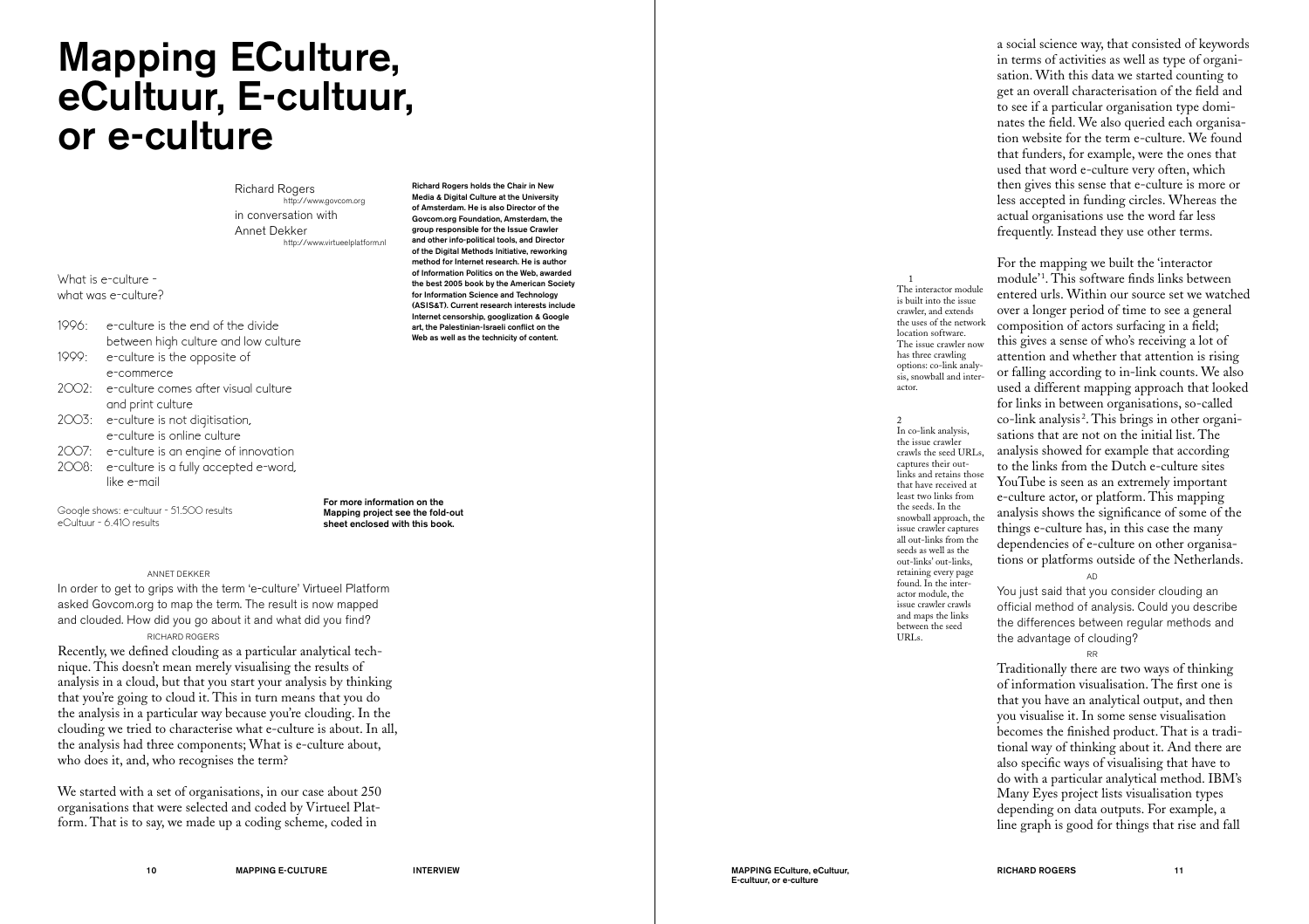over time like stock prices. But what we are putting forward is that the visualisation is at the beginning of the analysis. This happens in two ways; first of all you start by thinking in visual terms in such a way that the analysis fits the visualisation. And secondly the clouding drives your questions. Given all the issues on the global human rights agendas, which issues are the ones that have the most campaigns? You look at things that are cloud-able. This form of analysis tries to stay close to its origins: digital online data. The tag cloud is a natively digital format that doesn't have a precedent; in some sense it stems from the new kind of information culture and therefore could be considered a new way of thinking about data online, and also made into an approach and method of analysis.

### AD What is 'Govcom.org', and who are you? RR

The name relates to several projects we did (myself, Noortje Marres and some students at the University of Amsterdam in the depart ment of Science Dynamics, and the Royal College of Art in London) in 1998 and 1999. The first project started because I was asked by the *International Herald Tribune* to write a newspaper article on climate change. This was 1997. I, like many people do, went to a search engine, typed in 'climate change' and hit return. I was going through the various returns, 'surfing' if you will, and I noticed that a lot of the organisations that I came across made hyperlinks to other organisations, but not all organisations linked to all other organisations. The hyperlinking was in some sense selective. What I ultimately noticed is that some organisations received more links than other organisations.

We started manually, with a chalk board and coloured chalk, drawing little circles signifying the sites of the organisations involved in climate change and lines between them signifying hyperlinks. What we noticed was that there was something that we eventually called 'the politics of association' on display. That is, some organisations linked to others for particular reasons.

We thought that hyperlinks at the time, if you take a large sample of them, might signify

the reputation of an organisation. The organi sations that get the most links from other organisations working in the same area, one would imagine could have more authority or a higher reputation than the other organisations. In fact the hyperlinks, we thought, displayed some kind of reputation distribution. First of all they showed a politics of association, and on the other hand a sort of reputation distribution. Where the politics of association is concerned, we made a film in 1999 that was our next larger project whilst we were research fellows of the Jan van Eyck media and design fellow ship. I was the research fellow and I brought with me a number of colleagues both from Amsterdam (including Noortje Marres) and some people from the Royal College of Art – largely students. We sat at the Jan van Eyck Academy for about five months. We made a video as well as some other things, and one of the things we were looking to find out was why organisations link to one another. So we interviewed the webmasters of Shell, Greenpeace as well as RTMark which is the famous organisa tion which pioneered 'rogue' websites – or 'fake sites'. The three of them were all in the same issue-space with regard to climate change, and when we interviewed them we found out that

they all are, in some ways, competing for atten tion in the same space. What we noticed when we were mapping was that when you map an issue, the types of organisations that are on the map most prominently are .govs, .coms and .orgs. So, that is

where the name comes from: Govcom.org.

AD What are you known for?

RR

We are known for issue analysis, or issue mapping. This came out of the Jan van Eyck period where we made a piece of software called the NetLocator, and later the Issue Crawler, which is web network location and visualisation software. That was one of the first major achievements on our part in terms of software making, and we have been working on it since about 2000/2001. The designed version came online in 2004 and it is doing quite well. I mean, it has a mind of its own and breaks a lot and we never know exactly why. It maps issues networks.

#### AD

What is your interest in these subjects?

RR Well, it goes back to a particular tradition in the academic area that I studied, that I got my PhD in, which is Science and Technology Studies. One of the areas is Science and Technology Controversy Studies, and it was our contribution to that field to look into particular social issues. I think all of the projects we have done are conceptual, but the conceptual is always backed up by the analytical. We are constantly doing analysis, because we like to think that we can make claims. Once we think we are able to make claims, then from there we try to figure out the best form in which to make them.

But there are a number of ways of answer ing this question. One of the things, for me personally, is to put on display that issues are everyday concerns. If you read the news or watch the TV news, you'll see that some issues have more attention than other issues. So a project that we did after the Issue Crawler was to look at the difference between news attention cycles for issues, versus civil society, or NGO, attention cycles to issues. We made a piece called infoid.org, which is an issue tracker, and it shows issue attention according to civil society's campaigning behaviours. We found the good news is that civil societies have a much longer attention span to social issues than the news.

We used the web in order to find this out…

AD

RR

How do you see your work yourself? In what context would it be most beneficial?

The work is something that can be presented in a variety of discourses. It has the scientific to it. It has the design to it. We are always very conscious about the narrative. What is the story? What are we telling here? In that sense the presentation is always important. We feel the things we do can be presented, shown and talked about in any of the discourses that we have people from on our team. We are at a point where people can cross over quite well. I am very comfortable working with designers, artists and programmers. I can speak their languages.